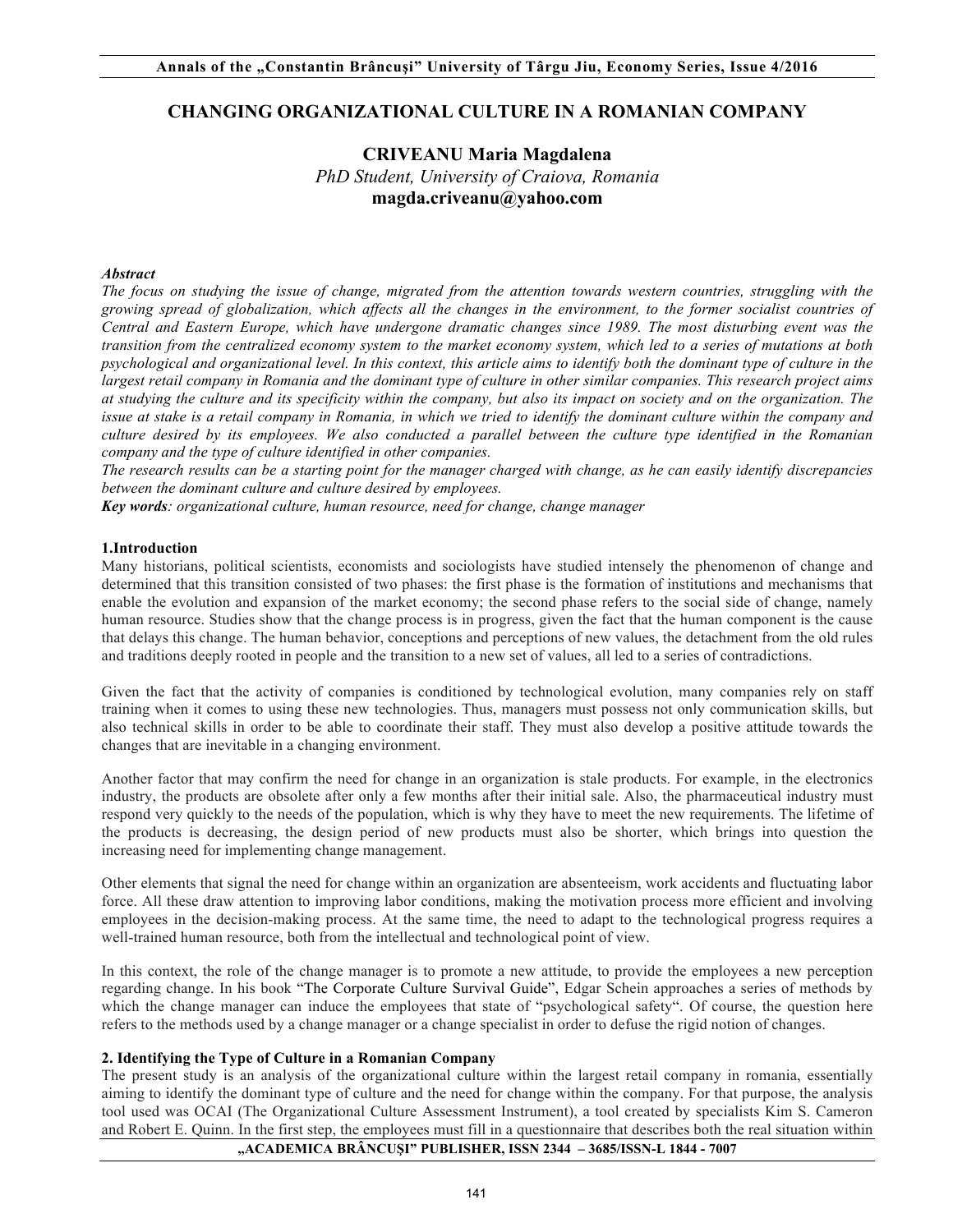the company and the situation desired by the employees, thus outlining the premises and directions of change. Hence, the method can be easily implemented by the change manager, as he is able to identify the inconsistencies between the dominant and the recommended culture of the company, the intensity of culture and implicitly the company's resistance to change, but he can also the compare the data obtained with data from other companies in the same field.

Specialists Cameron and Quinn have developed four quadrants, corresponding to the four types of organizational cultures: on the left side of the chart there is an organization with internal, intrinsic focus (what is important to us, what we wish for at our workplace); on the right side there are the organizations with external focus (those who are organized depending on the market, those who are concerned about the customers' needs).

If a company is situated at the top of the chart, then we are talking about a company that desires flexibility and discretion, while the company situated at the bottom of the chart indicates the tendency of its employees towards stability and control.



Source:

## Cameron, Kim S., Diagnosing and changing organizational culture-Based on the Competing Values Framework **Core Dimensions of the Competing Values Framework Fig. No.1**

There were a total of 32 employees that answered the questionnaire, of which 27 men and 5 women. The organization that has been under study is a retail company in Romania dealing with the online sale of IT equipment and components, electronics, appliances, personal care items, auto products, sports articles, books, music, movies, home and garden items, pet shops and children's items.

The result of the questionnaire indicates an adhocracy oriented culture at the company level. The organization with this type of culture represents an extraordinarily dynamic and innovative environment, an energetic workspace, with increasing emphasis on entrepreneurship and on the creative side of employees.

The members of this type of organization are willing to take great risks and have various initiatives. The leaders of this company are creative, visionary people who show initiative, have a very strong entrepreneurial nature, and are always future oriented. The bond that holds the members of this organization together is their commitment to innovation and

#### **"ACADEMICA BRÂNCUŞI" PUBLISHER, ISSN 2344 – 3685/ISSN-L 1844 - 7007**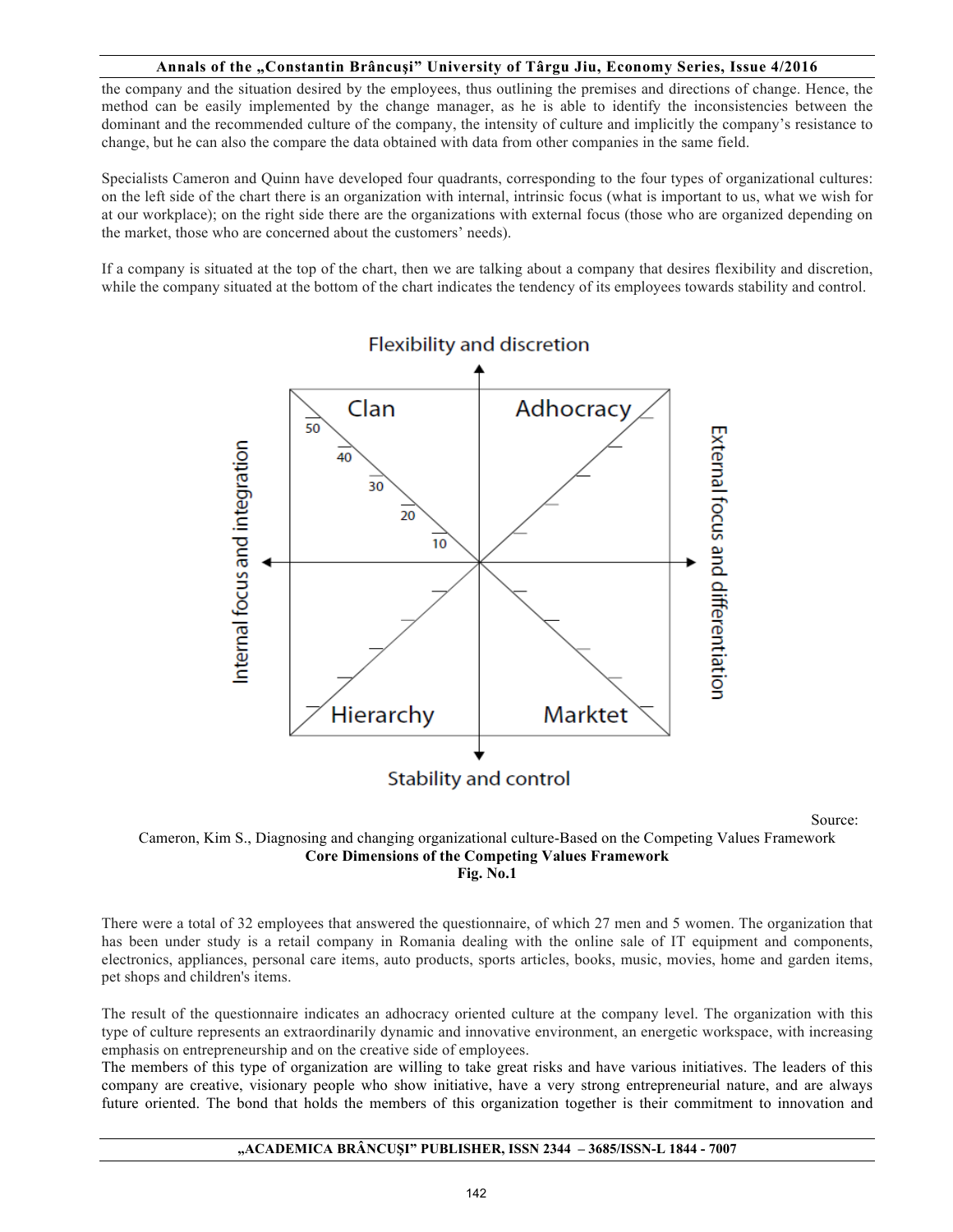progress. If we take into consideration of these characteristic, we can say that the current strategy implemented by the managers fits this type of culture.

|                  | <b>NOW</b> | <b>PREFERRED</b> |
|------------------|------------|------------------|
| <b>CLAN</b>      | 30.83      | 41.67            |
| <b>ADHOCRACY</b> | 34.17      | 31.67            |
| <b>MARKET</b>    | 10.00      | 8.33             |
| <b>HIERARCHY</b> | 25.00      | 18.33            |



**Culture Type Identified in the Company**

## **Fig. no.2**

#### **3. Relating the Results to the Average Profile of the Industry to which it Belongs**

Another very important stage of the change process refers to relating the results of the company to the results recorded by other companies in Romania or abroad with the same field of activity.

This kind of comparison can generate a series of changes, many managers having the tendency to align with general trends. On the other hand, numerous managers believe that falling under a specific cultural typology identifies with the organization's age, its position on the market and the opportunities offered by that particular country.

In terms of comparing the cultural profile of the organization to the average profile of the industry to which it belongs, it is clear that there are remarkable differences regarding the current state, namely that the average profile of the company fits the diagram and the results as follows:

The adhocracy culture registers the lowest score 19.37, thus showing that a retail company is not intended to create new products or services, but only to sell those that already exist. In this sense, the fact that the Romanian market is constantly emerging, developing and adapting to what is new in America enables companies to exploit their competitive advantage through the implementation of new projects, opportunities that have never been explored in Romania. Thus, bringing a concept like Black Friday to the Romanian market represented a new, large project of research and development.

#### **"ACADEMICA BRÂNCUŞI" PUBLISHER, ISSN 2344 – 3685/ISSN-L 1844 - 7007**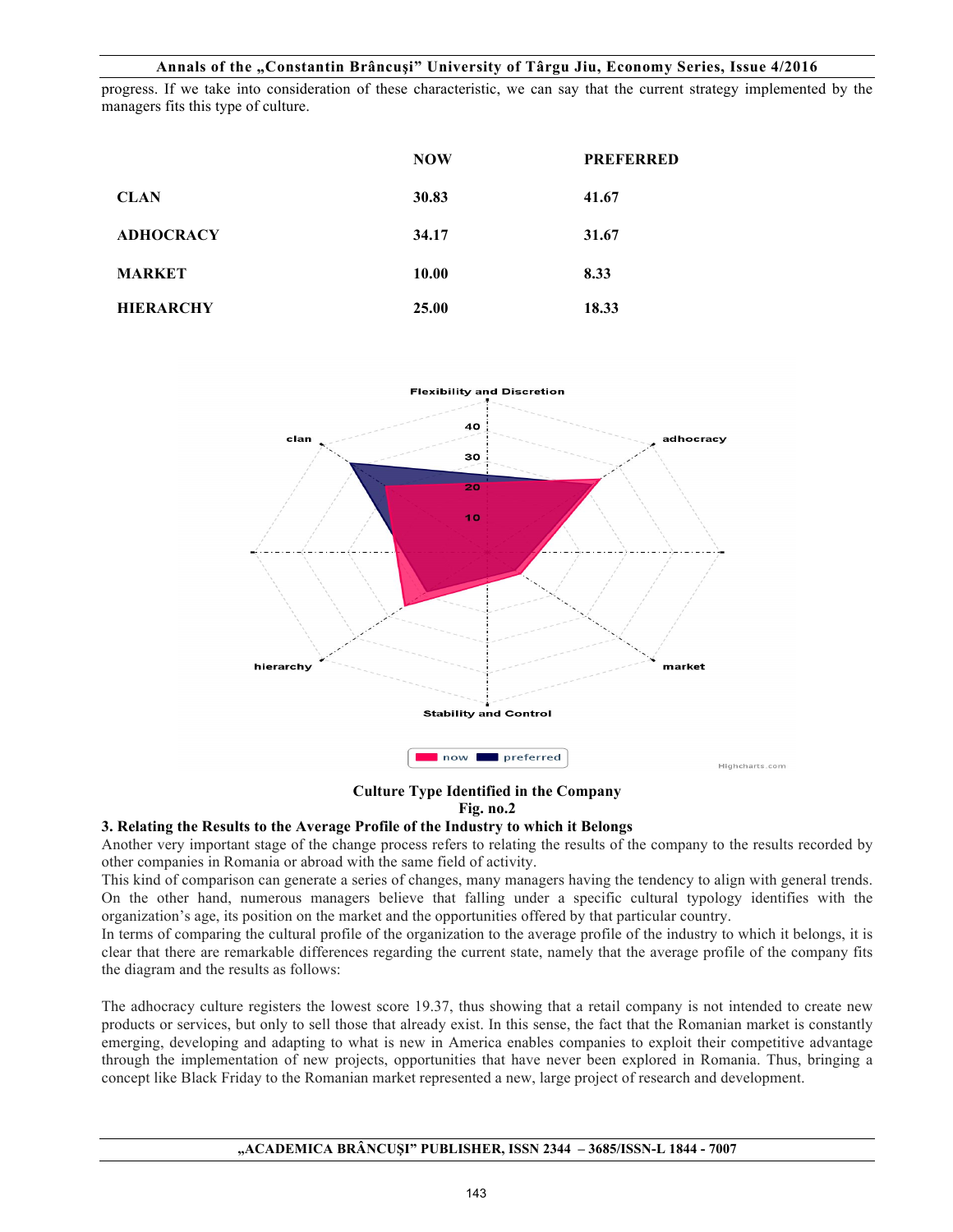On the other hand, we see the same increasing predisposition of employees to tend to the clan, family-like culture, as an indication that the need to establish human relations is a general and common need, regardless of the size of the company, its geographic region, the opportunities of the market in which it activates or the degree of development of that particular region.

Another aspect that records real differences relates to the scores obtained in the case of the market culture; while the employees do not identify the Black Friday concept as a way to meet the customers' needs to buy quality products at low prices, but as their need to experience new concepts, the market oriented culture thus registering a very low score (10.00), other similar companies believe it is very important to focus on the customer's essential need to buy goods at very low prices, thus registering a score of 24.90.

The last type of culture, the hierarchy culture, does not show significant differences  $(27.00 - 26.71)$ , as the employees focus on issues such as safety at work, the need for rules and regulations or outlining procedures that can ensure the performance of the company.

|                  | <b>NOW</b> | <b>PREFERRED</b> |
|------------------|------------|------------------|
| <b>CLAN</b>      | 29.02      | 36.29            |
| <b>ADHOCRACY</b> | 19.37      | 23.77            |
| <b>MARKET</b>    | 24.90      | 19.87            |
| <b>HIERARCHY</b> | 26.71      | 20.08            |



**Culture Type Identified in other Companies** Fig. no.3.

#### **"ACADEMICA BRÂNCUŞI" PUBLISHER, ISSN 2344 – 3685/ISSN-L 1844 - 7007**